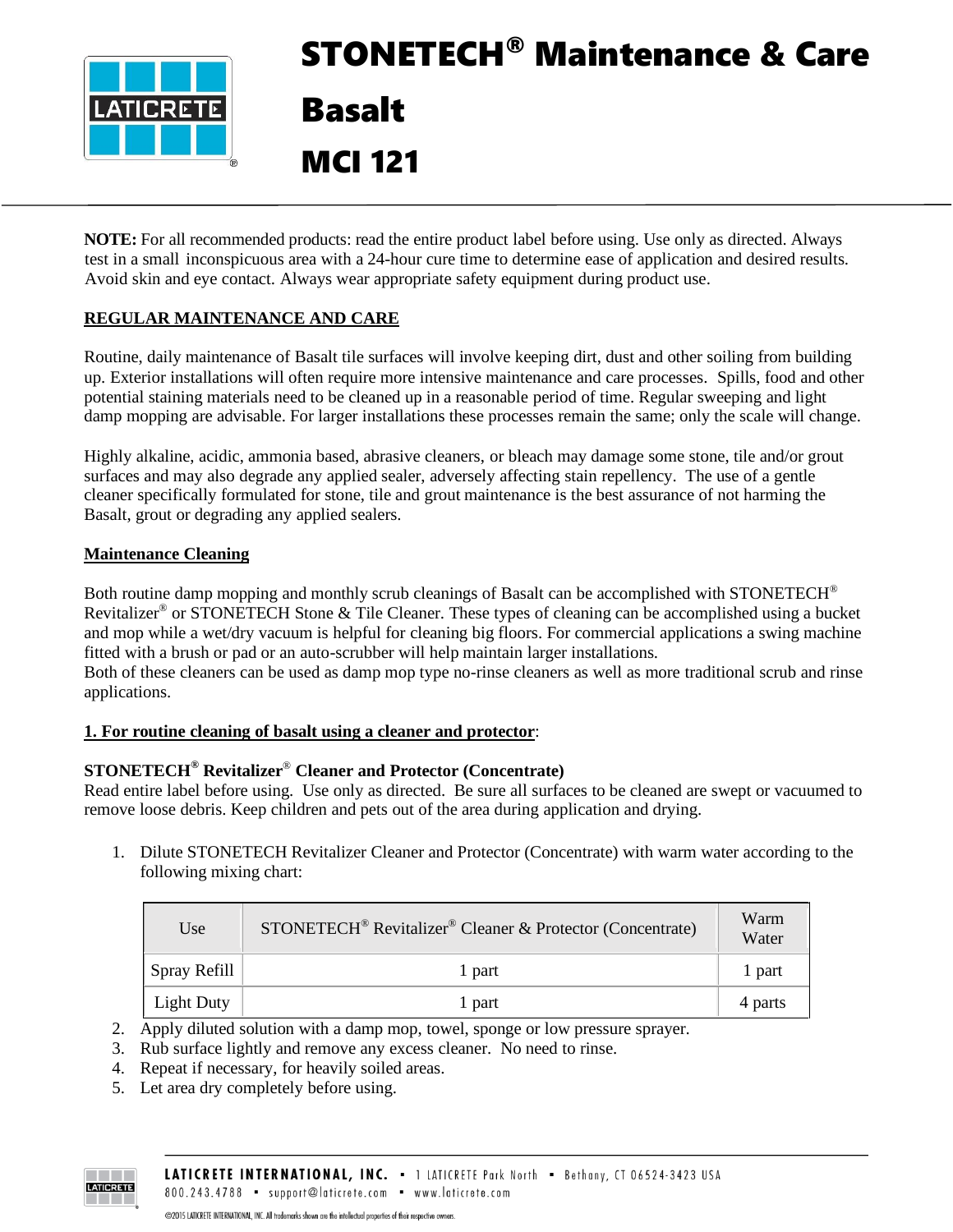# **STONETECH® Revitalizer® Cleaner and Protector (Ready-To-Use)**

Read entire label before using. Use only as directed. Be sure all surfaces to be cleaned are swept or vacuumed to remove loose debris. Keep children and pets out of the area during application and drying.

- 1. To refill 24 oz. (709 mL) spray bottle, use a funnel.
- 2. Spray or pour directly onto soiled area.
- 3. Wipe clean with a dry towel, lint free cloth or sponge. No need to rinse.
- 4. Repeat for heavily soiled areas using a non-abrasive scrubbing pad.
- 5. Wipe clean with a dry towel.

Refer to data sheet DS212.0 for more information.

#### **2. For routine cleaning of basalt and grout with a cleaner**:

#### **STONETECH Stone & Tile Cleaner (Concentrate)**

Read entire label before using. Use only as directed. Be sure surfaces to be cleaned are swept or vacuumed to remove loose debris. Avoid skin and eye contact with product. Wear protective eyewear and gloves when handling concentrate. Keep children and pets out of the area during application and drying.

1. Dilute STONETECH® Stone & Tile Cleaner (Concentrate) with warm water according to the following mixing chart:

| Use               | STONETECH <sup>®</sup> Stone & Tile Cleaner (Concentrate) | Warm Water |
|-------------------|-----------------------------------------------------------|------------|
| Light Duty        | 1 part                                                    | 64 parts   |
| <b>Heavy Duty</b> | l part                                                    | 32 parts   |

- 2. Apply mixed solution with a damp mop, sponge or appropriate professional cleaning equipment.
- 3. Clean entire area with mop, changing cleaning solution often to ensure that soil is not redeposited. Wipe or rinse cleaned area.
- 4. Let area dry completely before using.

#### **STONETECH Stone & Tile Cleaner (Ready-To-Use)**

Read entire label before using. Use only as directed. Be sure surfaces to be cleaned are swept or vacuumed to remove loose debris. Avoid skin and eye contact with product. Wear protective eyewear and gloves when handling concentrate. Keep children and pets out of the area during application and drying.

- 1. Spray or pour directly onto soiled area.
- 2. Wipe clean with a dry towel, lint free cloth or sponge. No need to rinse.
- 3. Repeat for heavily soiled areas using a non-abrasive scrubbing pad.
- 4. Wipe clean with a dry towel.

Refer to data sheet DS211.0 for more information.

# **NEW INSTALLATION PRE-GROUT TREATMENT**

#### **Grouting cleanup is often easier when the stone is sealed prior to grouting. Light colored or porous polished basalts are susceptible to grout staining and may benefit from sealing prior to grouting.**

A simple water test can be performed to identify if the tile is porous. If the basalt darkens after applying water to the stone surface and waiting for 5 minutes, the tile is absorbent and applying a sealer prior to grouting may aid in clean up after grouting. On a polished basalt tile that does darken with water a single application of sealer is generally sufficient as a pre-grouting treatment.

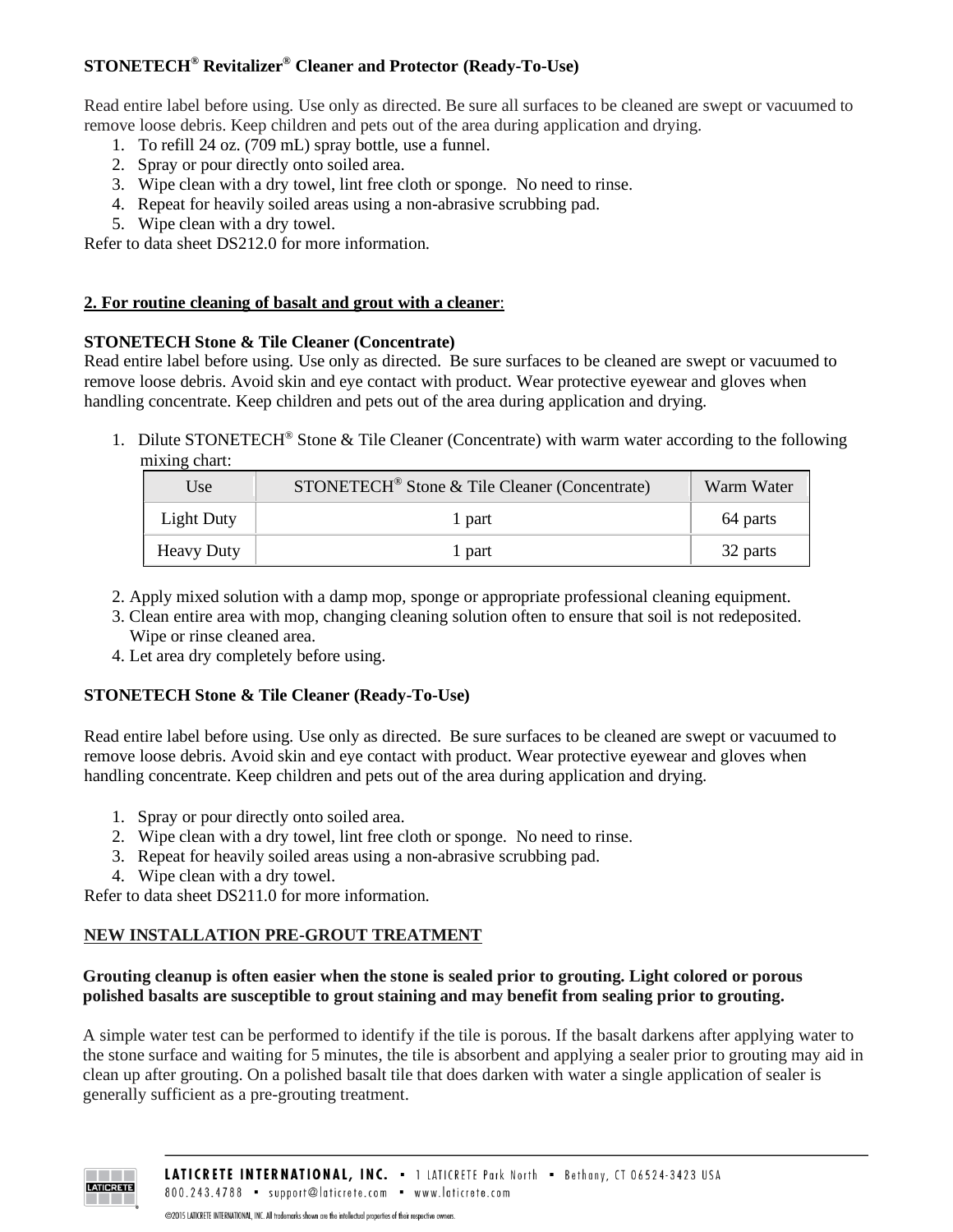# **For a pre-grout sealer for Basalt:**

# **STONETECH® Heavy Duty Sealer**

# **Pre-Grout Sealer Application**

Read entire label before using. Use only as directed. Always test in a small inconspicuous area with a 24-hour cure time to determine ease of application and desired results. Make sure surface is clean and free of waxes and coatings. STONETECH® Heavy Duty Sealer may be applied to damp surfaces one hour after standing water has been removed. Surface temperature should be between 50°F - 80°F (10°C - 26°C). Ensure that the area is wellventilated during application and until the surface is dry. Keep children and pets out of the area until treated surface is dry.

- 1. Ensure cap is closed and sealed. Shake well, before use.
- 2. Mask off surfaces not intended to be treated.
- 3. Liberally apply an even coat of STONETECH Heavy Duty Sealer using a paint pad, roller, brush or lowpressure sprayer.
- 4. Allow sealer to penetrate the surface for 10-15 minutes. During this time, keep the surface wet with sealer, adding more sealer as needed. DO NOT ALLOW SEALER TO COMPLETELY DRY ON THE SURFACE.
- 5. Thoroughly wipe dry the entire surface with clean absorbent towels.
- 6. A second coat may be needed for porous, absorbent surfaces. If a second coat is required, it should be applied within 30-40 minutes from the initial application as directed in steps 3-5.
- 7. Allow sealer to cure for 24 hours prior to grouting.
- 8. Clean tools used during application with water.

Refer to data sheet DS279.0 for more information

## **RESTORATIVE DEEP CLEANING**

#### **Stone, tile and grout installations can become heavily soiled over time. Restorative cleaning processes will help return these surfaces to a more acceptable appearance.**

The following restorative surface cleaning processes are done in preparation for resealing or for specialized surface cleaning circumstances. These cleaning processes should not damage the surface of the polished, basaltbasalt, however, these types of heavy-duty cleaning may degrade or strip many sealers from the application.

Depending on the type of soiling or staining, select one of the following options:

# **For cleaning grease, oil, dirt, dry soil, or to prepare for resealing:**

#### **STONETECH KlenzAll™ Cleaner (Concentrate)**

Read entire label before using. Use only as directed. Always test in a small inconspicuous area to determine ease of use and desired results. Be sure all surfaces to be cleaned are swept or vacuumed to remove loose debris. Avoid skin and eye contact with product. Wear protective eyewear, gloves, long sleeves, and long pants while handling concentrate. Ensure work area is well-ventilated during application and until surface is dry. Keep children and pets out of the area during application and drying.

The following is a restorative surface cleaning process which is done in preparation for resealing or for specialized surface cleaning circumstances. This process should not damage the stone surface, however, this type of heavy duty cleaning will degrade or strip many sealers from the application.

1. Dilute concentrated STONETECH KlenzAll™ Cleaner with warm water according to the following mixing chart:

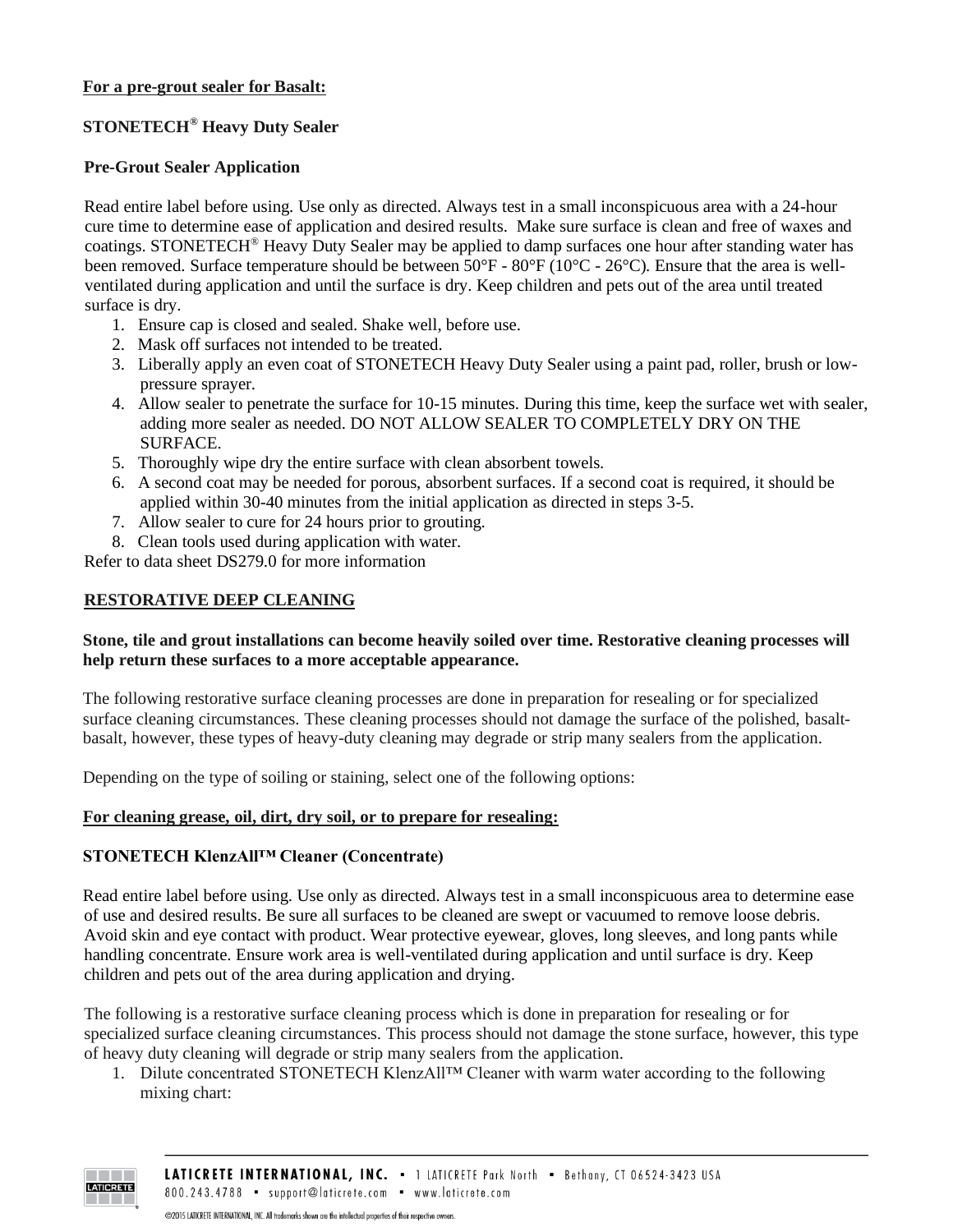| Use               | STONETECH <sup>®</sup> KlenzAll <sup>TM</sup> Cleaner (Concentrate) | Warm Water |  |
|-------------------|---------------------------------------------------------------------|------------|--|
| Light Duty        | part                                                                | 8 parts    |  |
| Medium Duty       | part                                                                | 4 parts    |  |
| <b>Heavy Duty</b> | part                                                                | 2 parts    |  |

- 2. Apply mixed solution with a mop, clean cloth or low-pressure sprayer. Avoid applying cleaner on unintended surfaces.
- 3. Lightly scrub with a scrub brush or floor machine as needed.
- 4. Remove STONETECH® KlenzAll™ Cleaner using a clean cloth, wet/dry vacuum or damp mop.
- 5. Rinse area well with clean water. Allow area to dry completely.
- 6. Some surfaces may require additional cleaning. If so, repeat steps  $2 5$  above.
- 7. Reseal cleaned area with an appropriate STONETECH sealer (e.g. STONETECH BulletProof<sup>®</sup> Sealer).

Refer to data sheet DS215.0 for more information.

#### **Removal of efflorescence, mineral deposits, and calcium-based staining:**

This type of restorative surface cleaning process is typically performed with an acidic cleaning compound. The use of acidic cleaners will damage or affect the surface appearance of polished basalts. Surface refinishing may be required to remove mineral based deposits or stains from a polished basalt surface. Consulting a stone restoration professional is recommended.

# **Removal of epoxy or single component grout hazes, stripping topical coatings, acrylic finishes or heavy waxes:**

# **STONETECH® Epoxy Grout Haze & Coating Stripper**

Read entire label before using. Use only as directed. Test in a small inconspicuous area to determine ease of application and desired results. Be sure all surfaces to be cleaned are swept or vacuumed to remove loose debris. Ensure work area is well-ventilated during application and until surface is dry. Keep children and pets out of the area until surface use resumes. Avoid contact with surfaces not intended to be treated. Avoid applying in direct sunlight. Should not be used in extreme temperatures. Recommended application temperature range is between 50°F - 90°F (10 °C - 32 °C).

- 1. SHAKE WELL BEFORE USING. Do not dilute before applying.
- 2. Liberally apply an even coat of STONETECH Epoxy Grout Haze & Coating Stripper over the area with a paint brush, mop or paint pad. DO NOT APPLY WITH A SPRAYER. Immediately remove STONETECH Heavy Duty Coating Stripper from unintended surfaces with a wet cloth to prevent potential damage to those surfaces.

| Haze/Coating            | <b>Surface Type</b>     | Age of Haze / Coating |                  |            |
|-------------------------|-------------------------|-----------------------|------------------|------------|
|                         |                         | 24 Hours              | 1 Day to 7 Days  | $>7$ Days  |
| <b>Epoxy Grout Haze</b> | Tile                    | $1 - 3$ minutes       | 3-5 minutes      | 10 minutes |
| <b>Epoxy Grout Haze</b> | <b>Stone or Masonry</b> | $1 - 3$ minutes       | $5 - 10$ minutes | 10 minutes |
| $Coatings*$             | Tile                    | $1 - 5$ minutes       |                  |            |
| $Coatings*$             | Stone or Masonry        | $1 - 5$ minutes       |                  | 10 minutes |

3. Allow STONETECH Epoxy Grout Haze & Coating Stripper to swell as follows:

Application time may vary depending on the surface texture and age/thickness of grout haze. \* Coatings such as varnish, lacquer, sealer, wax, paint, polyurethane, acrylic, and stain.

- 4. Do not let STONETECH Epoxy Grout Haze & Coating Stripper dry on the surface. If STONETECH Epoxy Grout Haze & Coating Stripper starts to dry, add additional STONETECH Epoxy Grout Haze & Coating Stripper to keep surface wet.
- 5. Agitate surface with a nylon scrub brush or pad after testing a small area first to make sure that brush or pad will not scratch the surface. Surface can be wet with water to enable easier removal of epoxy grout haze or coating.

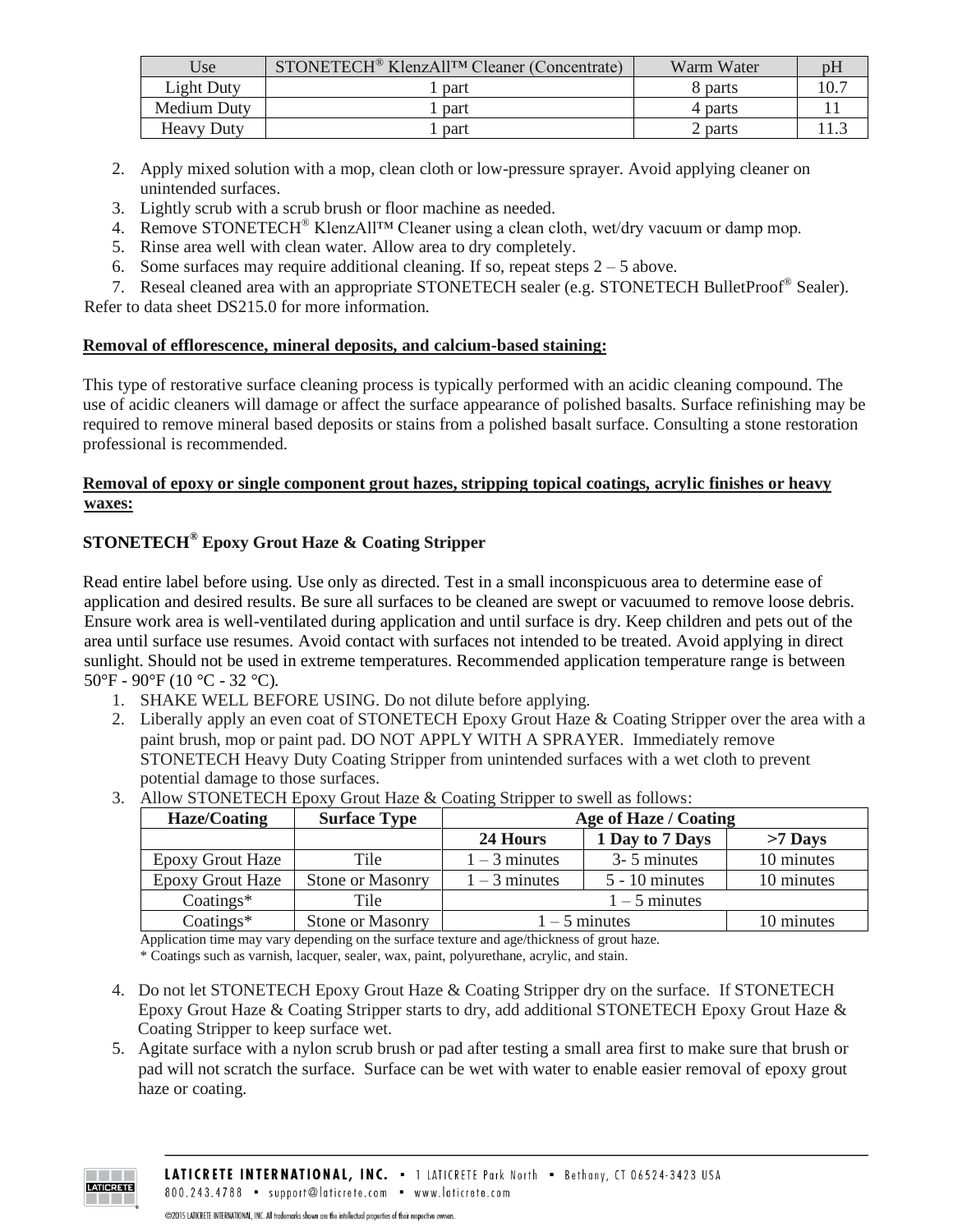- 6. Wipe up residual STONETECH<sup>®</sup> Epoxy Grout Haze  $\&$  Coating Stripper with clean, dry cloth or wet mop. A wet/dry vacuum can be used for larger area.
- 7. Rinse surface well with clean water.
- 8. More than one application may be required, repeat steps 1 through 7 as necessary.
- 9. Surface traffic may begin 2 hours after removal of coating or when surface is completely dry.

Refer to data sheet DS166.4 for more information.

## **For spot or small area deep cleaning**:

# **STONETECH® DeepKlenz™**

Read entire label before using. Use only as directed. Test in a small inconspicuous area to determine required results. Be sure all surfaces to be cleaned are swept or vacuumed to remove loose debris. Avoid skin and eye contact with product. Wear protective eyewear, gloves, long sleeves, and long pants while handling concentrate. Ensure work area is well-ventilated during application and until surface is dry. Keep children and pets out of the area during application and drying. Recommended application temperature range is between 40°F and 100°F (5°C and 38°C).

- 1. Apply sufficient material to thoroughly wet the surface.
- 2. Allow STONETECH DeepKlenz<sup>™</sup> to work on the surface for 5-10 minutes (do not allow product to dry on the surface)
- 3. Lightly scrub with stiff bristle brush to remove the surface contaminants.
- 4. Rinse and wipe surface with clean cloth and warm water.

\*Heavily soiled areas may require a second application. Refer to data sheet DS111.2 for more information.

#### **For cleaning and removing soap scum:**

# **STONETECH Soap Scum Remover**

Read entire label before using. Use only as directed. Always test in a small inconspicuous area to determine ease of use and desired results. Be sure surfaces to be cleaned are swept or vacuumed to remove loose debris. Avoid skin and eye contact. Wear protective eyewear and gloves. Keep children and pets out of the area during application and drying.

- 1. Spray STONETECH Soap Scum Remover directly on soiled areas. Avoid applying onto unintended surfaces.
- 2. Wipe surface with clean, dry cloth or scrub with stiff nylon brush as needed.
- 3. Rinse area well with clean water.
- 4. Wipe area dry with clean cloth.
- 5. Repeat as needed for heavily soiled areas.

Refer to data sheet DS229.0 for more information.

#### **For cleaning and removing mold and mildew:**

# **STONETECH Mold & Mildew Stain Remover**

Read entire label before using. Use only as directed. Always test in a small inconspicuous area to determine ease of use and desired results. Be sure surfaces to be cleaned are swept or vacuumed to remove loose debris. Avoid skin and eye contact. Wear protective eyewear and gloves. Keep children and pets out of the area during application and drying. Do not mix this product with other household cleaners or metals.

1. Spray STONETECH<sup>®</sup> Mold & Mildew Remover directly on soiled areas. Avoid applying onto unintended surfaces.

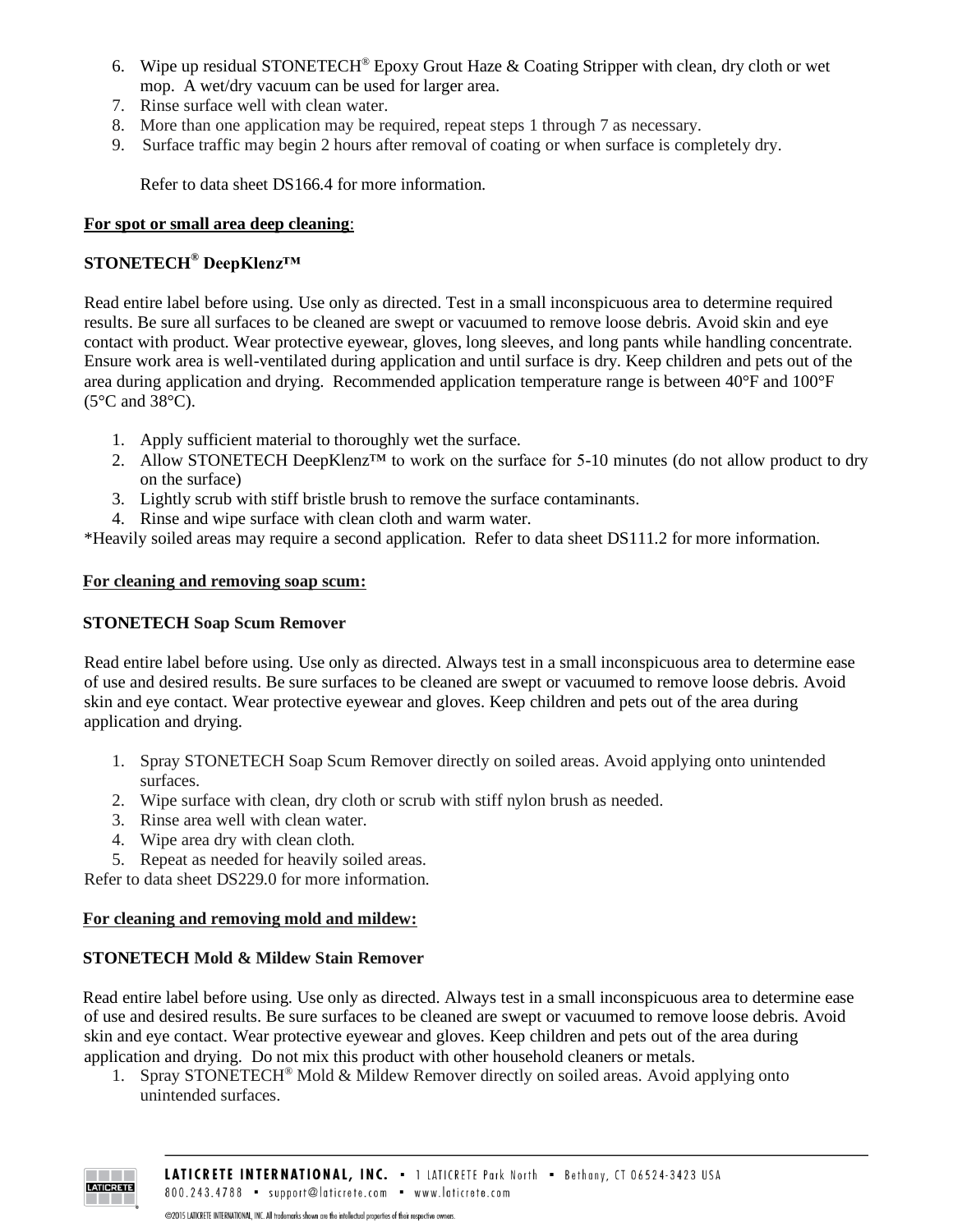- 2. Clean surface with non-abrasive sponge or stiff nylon brush as needed.
- 3. Rinse area well with clean water.
- 4. Repeat as needed for heavily soiled areas.

Refer to data sheet DS 219.0 for more information.

## **For oil stain removal:**

# **STONETECH® Oil Stain Remover**

Read entire label before using. Use only as directed. Always test in a small inconspicuous area to determine that the desired results will be achieved. Make sure surface is clean, dry, and free of waxes and coatings. Ensure that area is well-ventilated and keep children and pets away from the area during application and until surface is clean and dry.

- 1. Using a plastic or wood spatula, stir thoroughly to mix the paste.
- 2. Apply a  $\frac{1}{4}$ " (6 mm) thick layer of paste to the stain. Ensure that the paste extends at least 1" 2" (25 50mm) beyond the edge of the stain.
- 3. Do not cover.
- 4. Allow  $48 72$  hours for STONETECH<sup>®</sup> Oil Stain Remover to dry.
- 5. Using a plastic spatula, remove the dried STONETECH Oil Stain Remover and discard.
- 6. Allow solvent to completely dry from the stone.
- 7. If stain is not completely gone after drying, repeat process.
- 8. Clean up residue and tools with mineral spirits.
- 9. Once the surface is dry, reseal the cleaned area with an appropriate STONETECH sealer (e.g. STONETECH Heavy Duty Sealer).

Refer to data sheet DS214.0 for more information.

# **SEALING AND PROTECTING:**

All Basalt is susceptible to staining from both oil and water-based materials and sealing will help protect the stone's appearance. The cement grouts used with Basalt tile installations will also be more stain resistant with the application of a penetrating sealer.

#### **For interior and exterior natural look protection from water- and oil-based staining:**

# **STONETECH® BulletProof® Sealer or any natural look STONETECH Sealer\*.**

Read entire label before using. Use only as directed. Always test in a small inconspicuous area with a 24 hour cure time to determine ease of application and desired results. Allow new grout installations to cure for a minimum of 72 hours prior to application. Make sure surface is clean and free of waxes and coatings. Sealer may be applied to damp surfaces one hour after standing water has been removed. Surface temperature should be between 50°F - 80°F (10°C - 26°C). Ensure that the area is well-ventilated during application and until the surface is dry. Keep children and pets out of the area until treated surface is dry.

- 1. Ensure cap is closed and sealed. Shake well before use.
- 2. Mask off surfaces not intended to be treated.
- 3. Liberally apply an even coat of STONETECH BulletProof Sealer using a paint pad, roller, brush or lowpressure sprayer.
- 4. Allow sealer to penetrate the surface for 10-15 minutes. During this time, keep the surface wet with sealer, adding more sealer as needed. DO NOT ALLOW SEALER TO COMPLETELY DRY ON THE SURFACE.
- 5. Thoroughly wipe dry the entire surface with clean absorbent towels.
- 6. Should a sealer residue appear, rewet the impacted section of the surface with sealer. Agitate the surface with a white nylon scrubbing pad to loosen residue and wipe dry with a clean, absorbent towel.

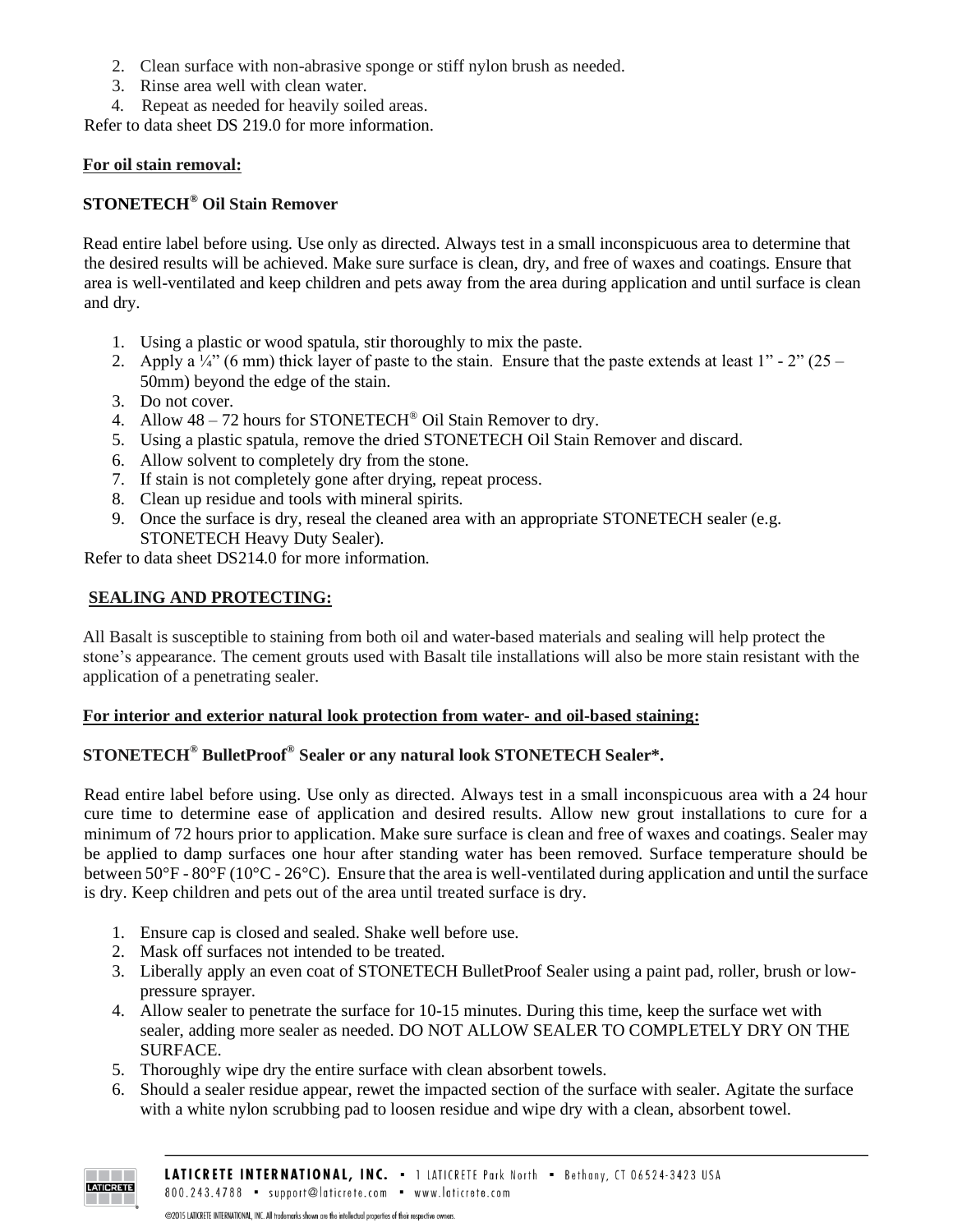- 7. A full cure is achieved in 24-72 hours. Use of the treated surface may resume in 6-8 hours. If use of the surface must resume sooner, cover the treated surface with red rosin paper to protect it until full cure has been achieved.
- 8. Clean tools used during application with water.

Refer to data sheet DS282.0 for more information.

\* If another STONETECH® natural look sealer is used, please follow the instructions stated on the product data sheet or label.

# **For interior and exterior natural look protection for added water protection:**

# **STONETECH® Heavy Exterior Duty Sealer**

Surface Preparation Read entire label before using. Use only as directed. Always test in a small inconspicuous area with a 24-hour cure time to determine ease of application and desired results. Allow new grout installations to cure for a minimum of 72 hours prior to application. Make sure surface is clean, thoroughly dry and free of waxes and coatings. Surface temperature should be between 50°F and 80°F (10°C and 26°C). **When cocktailing with the STONETECH® BulletProof® Sealer allow sealer to cure for a minimum of 24 hours prior to sealing with the STONETECH Heavy Duty Exterior Sealer.** Keep children and pets out of the area until surface care resumes. On some surfaces the STONETECH Heavy Duty Exterior Sealer can slightly enhance the color of the stone.

- 1. Mask off any surfaces not intended to be treated.
- 2. Allow STONETECH Heavy Duty Exterior Sealer to cure 24 hours and substrate to be dry and free of any moisture.
- 3. Liberally apply an even coat of STONETECH Heavy Duty Exterior Sealer with a paint pad, paintbrush, paint roller or solvent-resistant, low-pressure sprayer. Do not use power sprayer. Do not thin before using. See method of application.
- 4. Allow sealer to penetrate the surface for 5–15 minutes; denser material may require more time for sealer to penetrate. During this time, distribute excess sealer over entire area to insure even penetration. DO NOT ALLOW EXCESS SEALER TO DRY ON THE SURFACE.
- 5. Thoroughly wipe dry the entire surface with a clean dry cloth to completely remove all excess sealer from the surface.
- 6. A second coat may be needed for porous, absorbent surfaces and should be applied one hour after initial application as directed in steps 2–4.
- 7. If sealer was not completely wiped off and a residue appears, wipe entire surface with a towel dampened with sealer. Use a white nylon pad to loosen residue and follow with a clean, white absorbent towel to remove.
- 8. Full cure is achieved in 24–72 hours. Surface use may resume in 4-6 hours.
- 9. Clean up promptly after job is complete, since rags and equipment that are wet with product may be combustible. Clean equipment with mineral spirits and allow equipment and rags to dry in a well-ventilated area out of reach of children and pets. After rags are dry, dispose of in accordance with local waste disposal regulations.

Cleaning Clean up promptly after job is complete, since rags and equipment that are wet with product may be combustible. Clean equipment with mineral spirits and allow equipment and rags to dry in a well-ventilated area out of reach of children and pets. After rags are dry, dispose of in accordance with local waste disposal regulations.